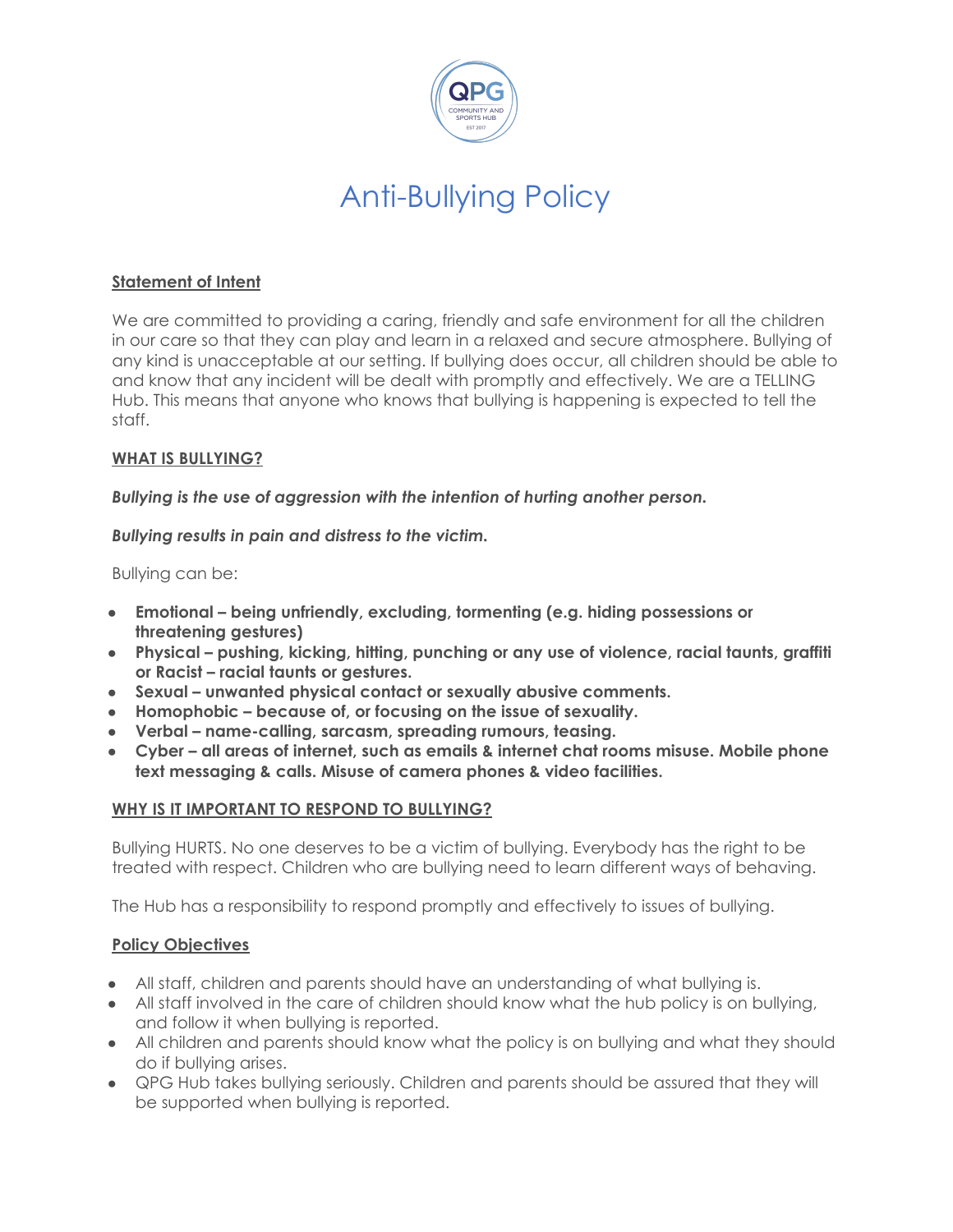

## Anti-Bullying Policy

• Bullying will not be tolerated.

#### **Signs and Symptoms**

A child may indicate by signs or behaviour that he or she is being bullied. Adults should be aware of these possible signs and that they should investigate if a child:

- is frightened of walking to or from the hub
- changes their usual routine
- does not want to come to the hub
- attendance becomes erratic
- becomes withdrawn, anxious or lacking in confidence
- starts stammering
- attempts or threatens to self-harm or run away
- cries themselves to sleep at night or has nightmares
- feels ill in the morning
- begins to do poorly in after-school homework or in the hub
- comes to the hub with torn clothes or damaged books or possessions
- has possessions which are damaged or go 'missing'
- has dinner or other monies continually 'lost'
- has unexplained cuts or bruises
- comes to the hub starving (money or lunch been stolen)
- is bullying other children or siblings
- stops eating
- is frightened to say what is wrong
- gives improbable excuses for any of the above

These signs and behaviours could indicate other problems, but bullying should be considered a possibility and should be investigated.

#### **Procedures**

- 1. Report bullying incidents to staff who should record in an incident log.
- 2. In cases of serious bullying, the incidents will be recorded by staff and discussed with the Designated Safeguarding Lead
- 3. In serious cases parents should be informed and will be asked to come in to a meeting to discuss the problem.
- 4. If necessary and appropriate, police will be consulted.
- 5. The bullying behaviour or bullying threats must be investigated and be stopped quickly.
- 6. An attempt will be made to help the bully (bullies) change their behaviour.

#### **Outcomes**